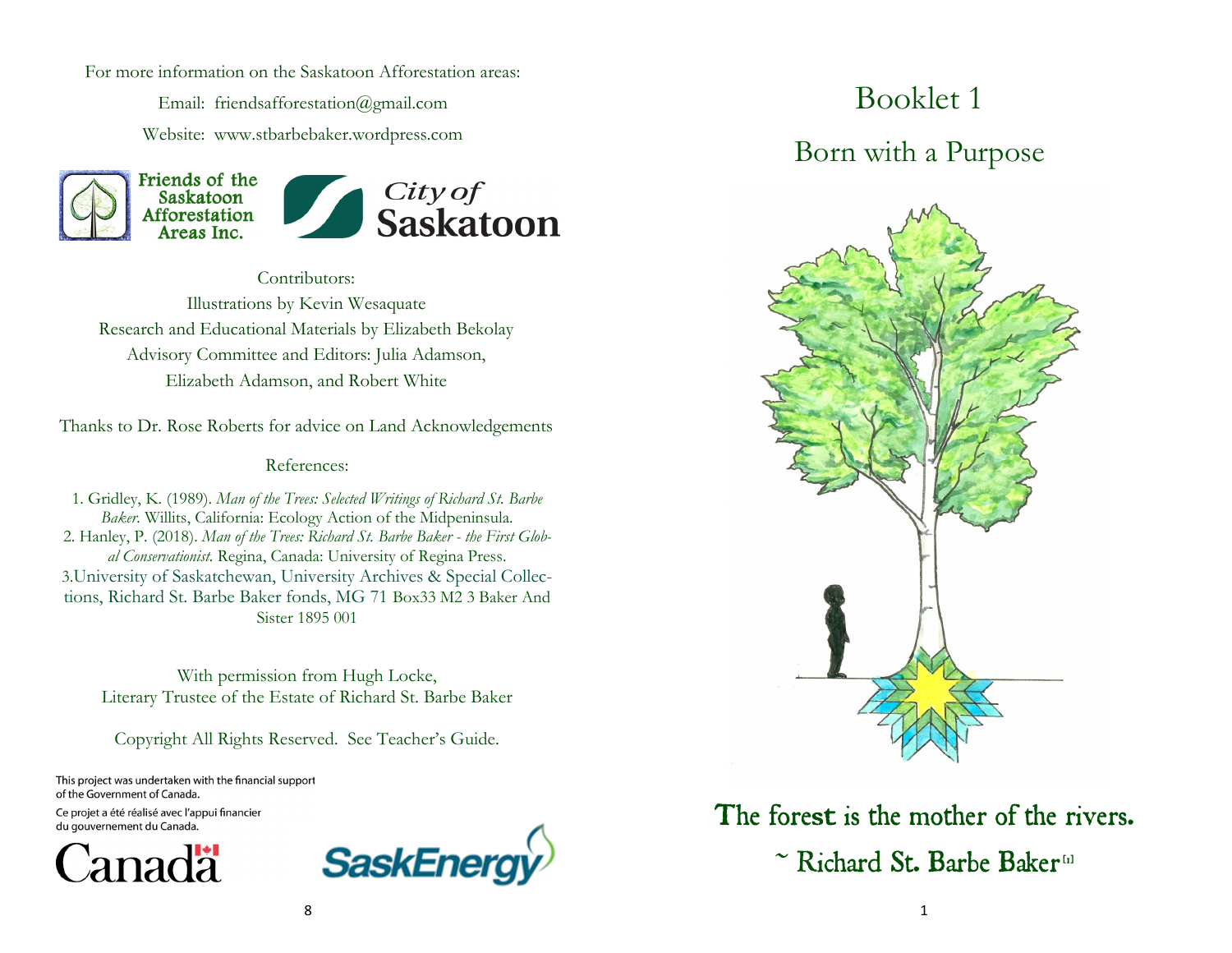## Land Acknowledgement:

The afforestation areas are situated in the West Swale Yorath Island Glacial Spillway, a sacred site in Treaty 6 Territory and Homeland of the Métis. Those who entered into Treaty 6 are the Cree *Nêhiyawak* (neh-HEE-oh-wuk), Saulteaux *[Nakawē](https://en.wikipedia.org/wiki/Saulteaux)*, and Nakota *Yankton and Yanktonai* people.

May our relationships with the land, standing peoples, forests, and waters teach us to honour and respect the past and invite us to move forward in harmony. May we all come together as friends, to find inspiration and guidance from histories, languages, and cultures which broaden our understanding and community collaboration for the present and future.

#### Season: Fall Introduction:

Have you ever heard of the Man of the Trees? He was born on October  $9<sup>th</sup>$ , 1889, in England. He travelled the world, promoting tree planting, good forestry practices and the protection of special forests like the redwoods. His greatest ambition was to reverse the growth of deserts and he worked



out a plan to reclaim the world's biggest desert, the Sahara, through tree planting. He understood 100 years ago that trees and forests influenced climate, protected soils and by holding water, prevented flooding.

Why is he so important to Saskatchewan? He studied at the University of Saskatchewan, lived near Beaver Creek, spent time in the forest near Prince Albert, and planted his last tree on the U of S campus before passing away at the age of 92. The afforestation area we describe here was planted in 1972 and named in his honour in 1978.

### Fall Seeds:

2. As you walk around try to notice the plants that are going to seed. If your tree has cones, try to find a cone that still has seeds between the bracts (scales). (You can plant these seeds in the spring; just keep them in the fridge for winter).

Draw, stick with tape, or tell a story about the seeds that you find:

Draw or collect some fall leaves to press here: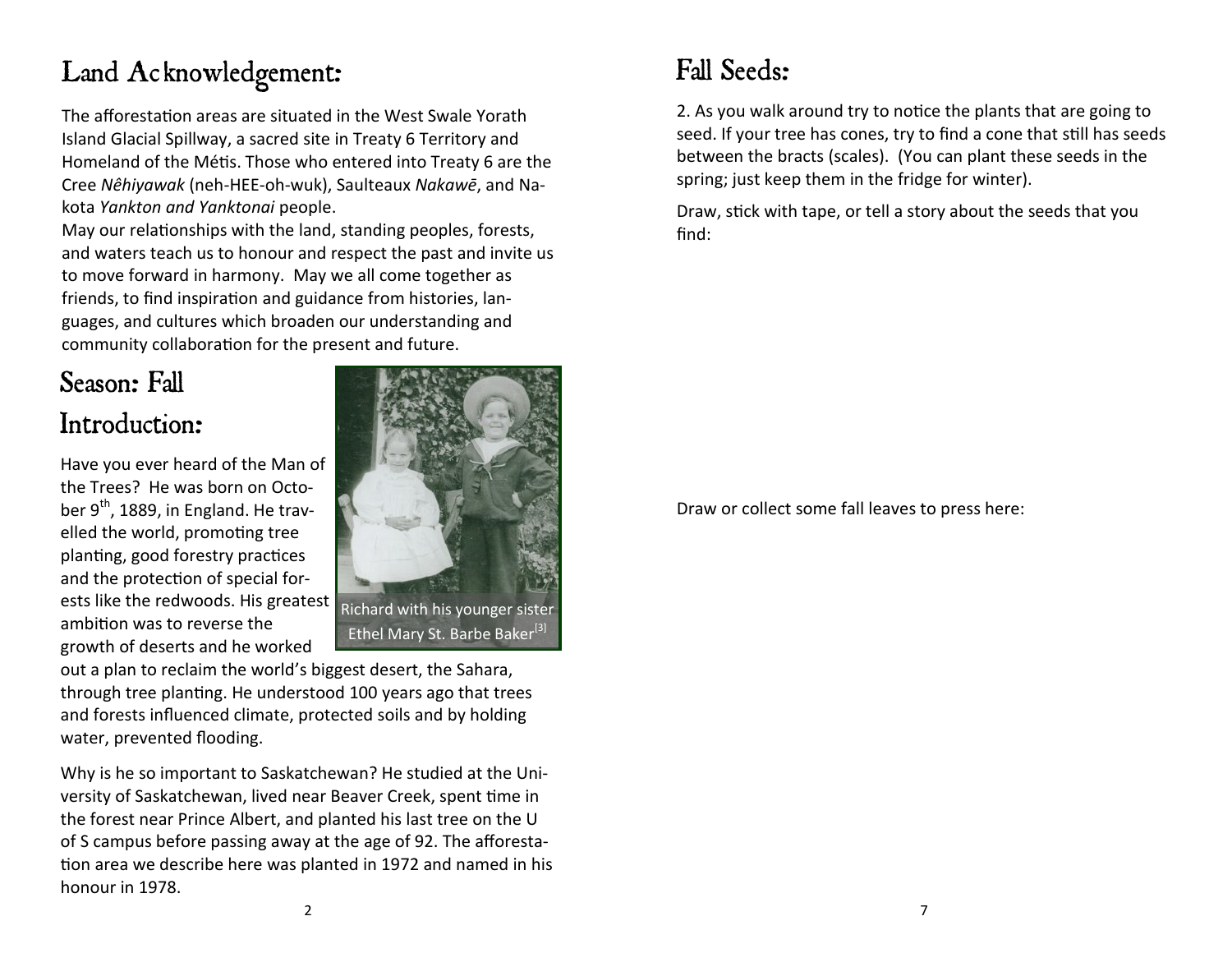### Outdoor or On-site Activity:

1. Your teacher will guide you to an area where you will be able to explore and choose a tree to adopt. What does the bark look like? Feel the bark, looking closely at the patterns. What do the leaves or needles look like? Take a few deep breaths, leaning against the tree and relaxing.

Draw, paint, or tell a story about this tree:

# Story: Born With a Purpose

*Note: Anything written in italics was written by Richard himself and quoted directly from his texts.* 

Do you feel like you were born with, or for, a purpose? If you asked Richard this question, he would likely have replied that everyone, and every part of nature, has a purpose in life.

He knew, from the time he was a child, that part of his purpose was to plant trees. Richard was absolutely amazed when he took two freshly cut willow branches, placed them in the soil at the entrance of his small garden, and watched in awe as they grew new roots and leaves. His curiosity only grew from there.

Richard's family ran a tree nursery, so he was able to help his father with seeding and taking care of the saplings. This was an important part of his education about life and regeneration.

*On Saturday evenings instead of playing cricket, as a great treat I was allowed to help my father sow tree seeds in long narrow beds I had helped to make. As the little pine seedlings came up they wore a little 'cap' which they seemed to be raising in salute. I was fascinated by the regiments of seedlings and I protected, weeded and watered them. Their care was more important to me than any game. [2]*

There were no toys that Richard preferred over the baby trees and his imagination. He would use his toy sword to pop off the seed "caps" of the new trees and honour them with a salute. He loved watering the seedlings and would carry the watering can back and forth from the rain barrel hundreds of times.

Richard recalls imagining his sandbox as a desert, shaping contours to catch water and placing twigs as trees in an imaginary world where he was the tree planter reforesting the desert. The amazing part is that this what he grew up to do!